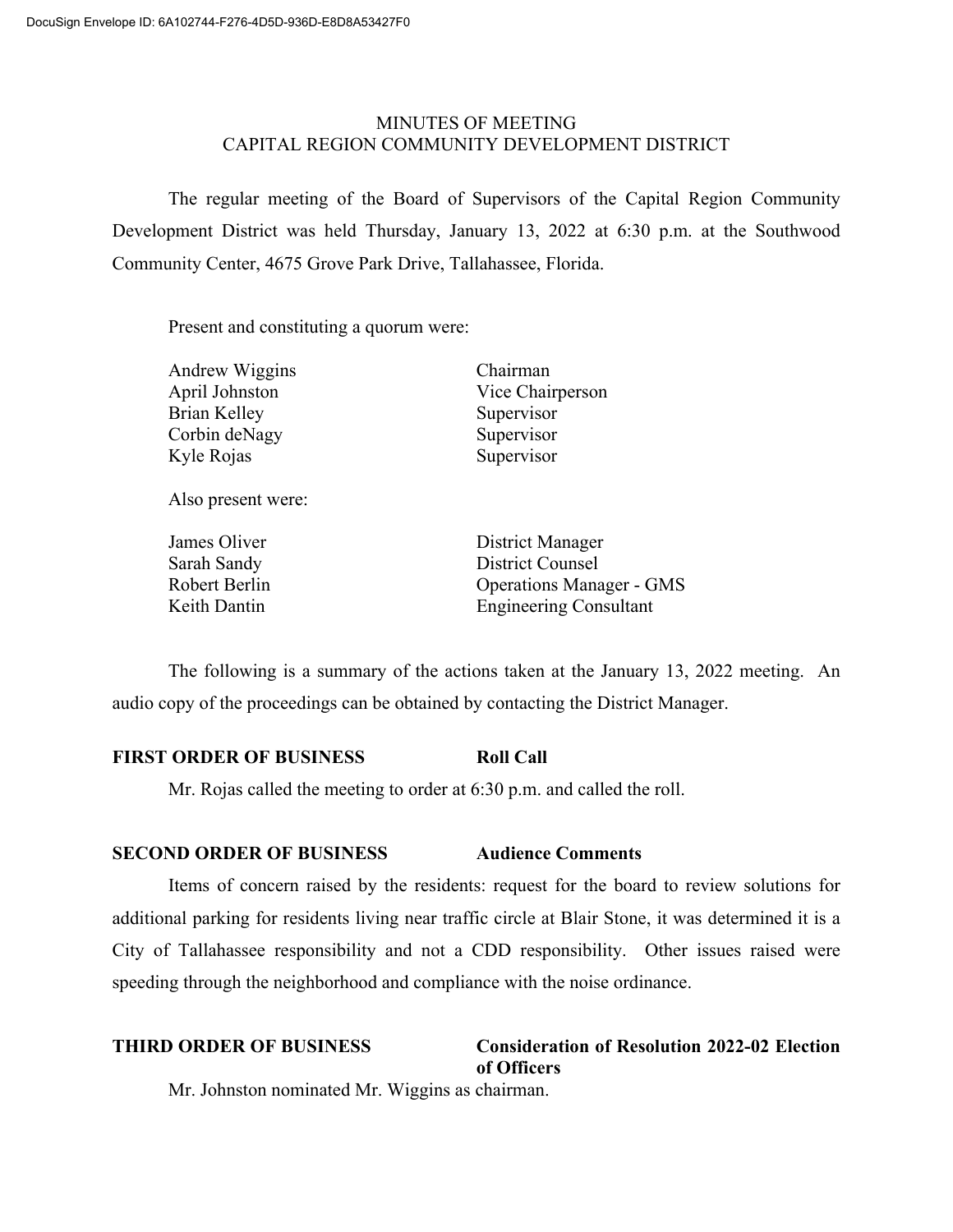Mr. deNagy nominated Ms. Johnston as vice chairperson.

On MOTION by Ms. Johnson seconded by Mr. deNagy with all in favor Resolution 2022-02 was approved reflecting the Andrew Wiggins chair, April Johnston vice chair, the remaining Supervisors as Assistant Secretaries and all other officers remaining the same.

# **FOURTH ORDER OF BUSINESS Approval of Consent Agenda**

# **A. Approval of the Minutes of the November 18, 2021 Meeting**

- **B. Balance Sheet as of November 30, 2021 and Statement of Revenues & Expenditures for the Period Ending November 30, 2021**
- **C. Allocation of Assessments**
- **D. Check Register**

On MOTION by Mr. Rojas seconded by Mr. Kelley with all in favor the consent agenda items were approved.

The next item taken out of order.

# **SIXTH ORDER OF BUSINESS Review of Proposals for CDD Website Maintenance Services**

Mr. Oliver stated I worked with Supervisor deNagy on this and at the last meeting staff was directed to seek proposals for a reduced scope for the website.

> On MOTION by Mr. deNagy seconded by Mr. Kelley with all in favor the proposal from GMS for website maintenance services in the amount of \$1,700 for the first year and \$100 per month thereafter was approved.

### **FIFTH ORDER OF BUSINESS Review of Atkins Proposal to Conduct Stormwater System Needs Analysis**

Mr. Oliver stated Robert obtained a proposal from Atkins to conduct the stormwater system needs analysis and it came in a little under \$35,000. We think we can value engineer that with most of the information that Robert already has and he can work with the engineer to scale down the work authorization that would meet all the requirements but at less cost to the district.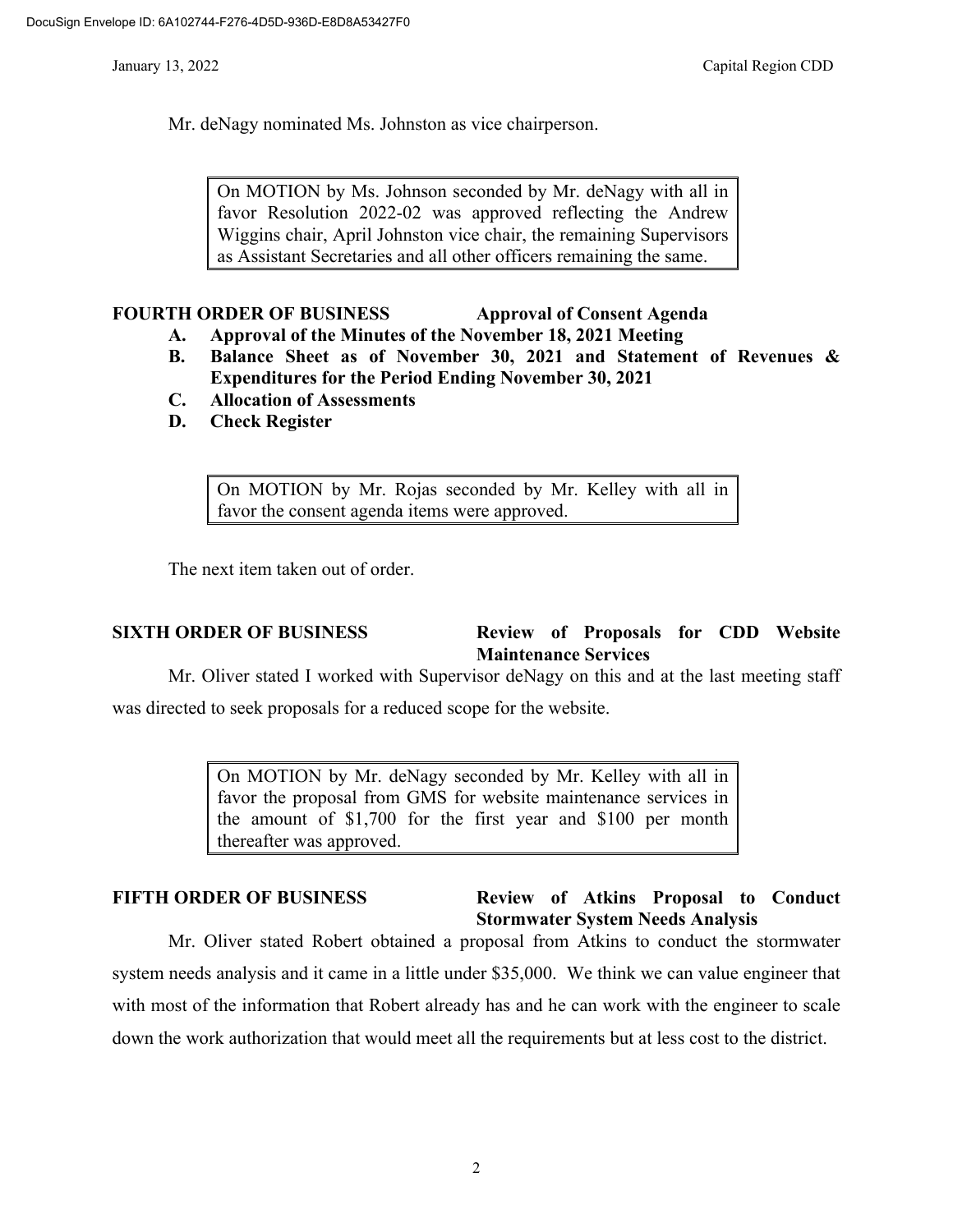**SEVENTH ORDER OF BUSINESS Ratification of Work Authorization No. 11 with Dantin Consulting, LLC for General Professional Engineering, Development, and Construction Consulting Services**

> On MOTION by Mr. Kelley seconded by Ms. Johnston with all in favor work authorization no. 11 from Dantin Consulting for fiscal year 2022 services in an amount not to exceed \$25,000 was approved.

# **EIGHTH ORDER OF BUSINESS Ratification of First Amendment to Landscape & Irrigation Maintenance Services Agreement**

On MOTION by Mr. Rojas seconded by Ms. Johnston with all in favor the first amendment to the landscape & irrigation maintenance services agreement with All Pro Landscape & Irrigation was ratified.

# **NINTH ORDER OF BUSINESS Staff Reports**

#### **A. Attorney**

Ms. Sandy stated since our last meeting GMS was contacted by St. Joe to provide an estoppel letter for the sale of some additional lots to the Classical School. Ultimately, they closed without receiving the estoppel letter from us. I think there was a bit of a question mark on these additional lots whether or not they would be used for school purposes. I think it was noted at one point there would be a daycare there so we just need to monitor and make sure that whether the assessments would be allocated to those lots or not. We will be watching that.

### **B. Dantin Consulting**

There being none, the next item followed.

## **C. Property Management Report**

### **1. All Pro Reports**

A copy of the All Pro reports was included in the agenda package.

### **2. Operations Memorandum**